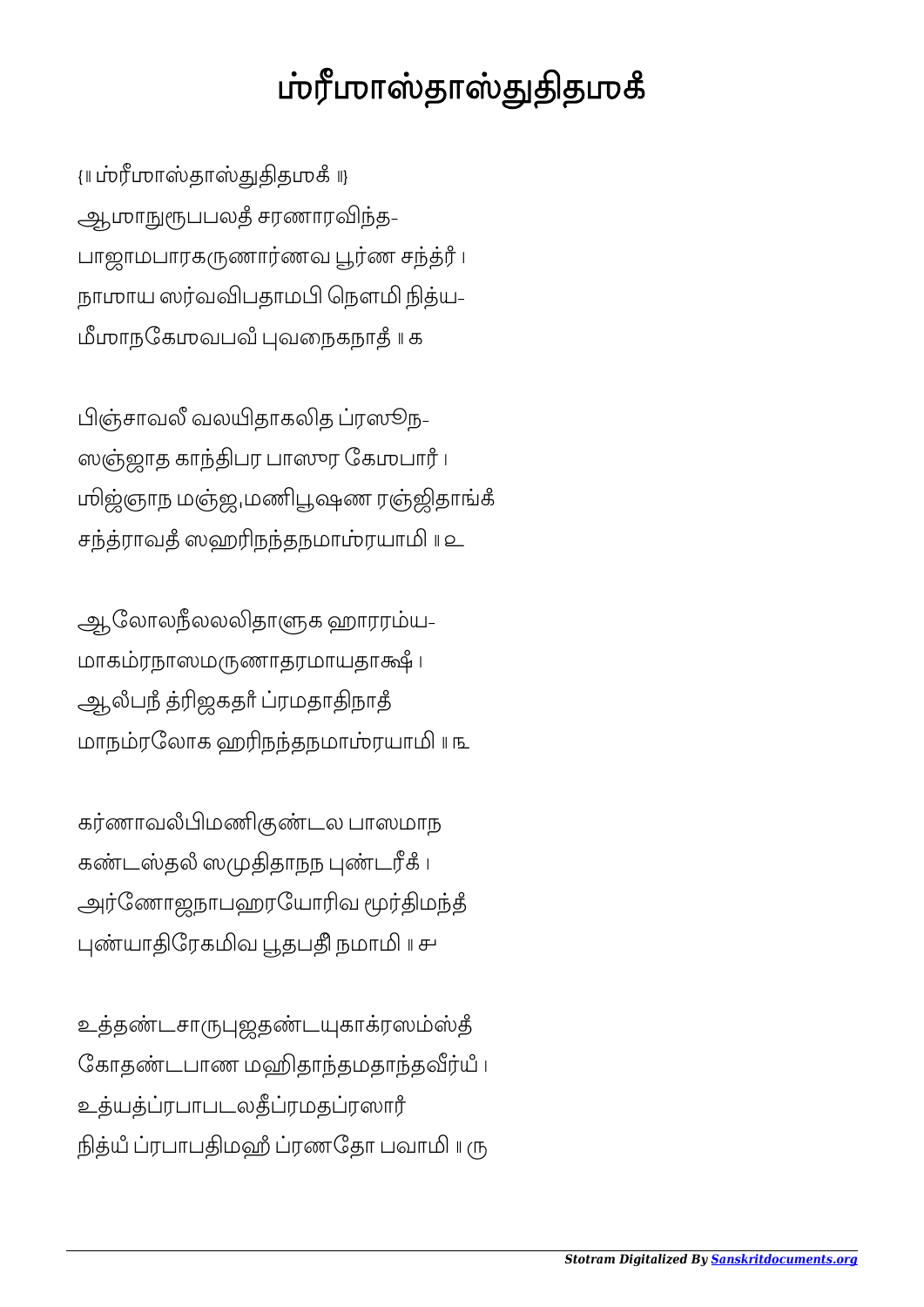மாலேய பங்கஸமலங்கத பாஸமாந ேதாரதராள தராளமலஹாரஜாலஂ । நீலாதிநிர்மல துகூலதர் முகுந்த-காலாந்தக ப்ரதிநிதி ப்ரணதோsஸ்மி நித்யீ <mark>။</mark> சு

யத்பாத பங்கஜயுகீ முநயோேப்யூஜஸ்ரீ பக்த்யா பஜந்தி பவரோக நிவாரணாய ၊ புத்ரீ புராந்தகமுராந்தகயோருதார் நித்யீ நமாம்யஹமமித்ரகுலாந்தகம் தீ ။ எ

காந்தீ களாய குஸுமத்யுதிலோபநீய-காந்திப்ரவாஹ விலஸத்கமநீய ரூபீ ၊ காந்தாதநூஜ ஸஹிதீ நிகிலாமயௌக-ஶாரதஂ ரமததபஂ நமா ॥ ௮

பூதேம் பூரிகருணாமத பூரபூர்ண வாராந்நிதே, வரத, பக்தஜநைகபந்தோ ப பாயாத்பவாந் ப்ரணதமேநமபாரகோர-ஸீஸாரபீதமிஹ மாமகிலாமயேப்யஃ ။ கூ

ஹே பூதநாத பகவந், பவதீய சாரு-பாதாீபுஜே பவது பக்திரசஞ்சலா மே ப நாதாய ஸர்வஜகதாீ பஜதாீ பவாப்தி-யோதாய நித்யமகிலாங்கபுவே நமஸ்தே ॥ கம

இதி ம்ரீ மங்கரபகவத்பாத விரசித் ம்ரீ மாஸ்தாஸ்துதி தமூகீ ஸம்பூர்ணீ ။